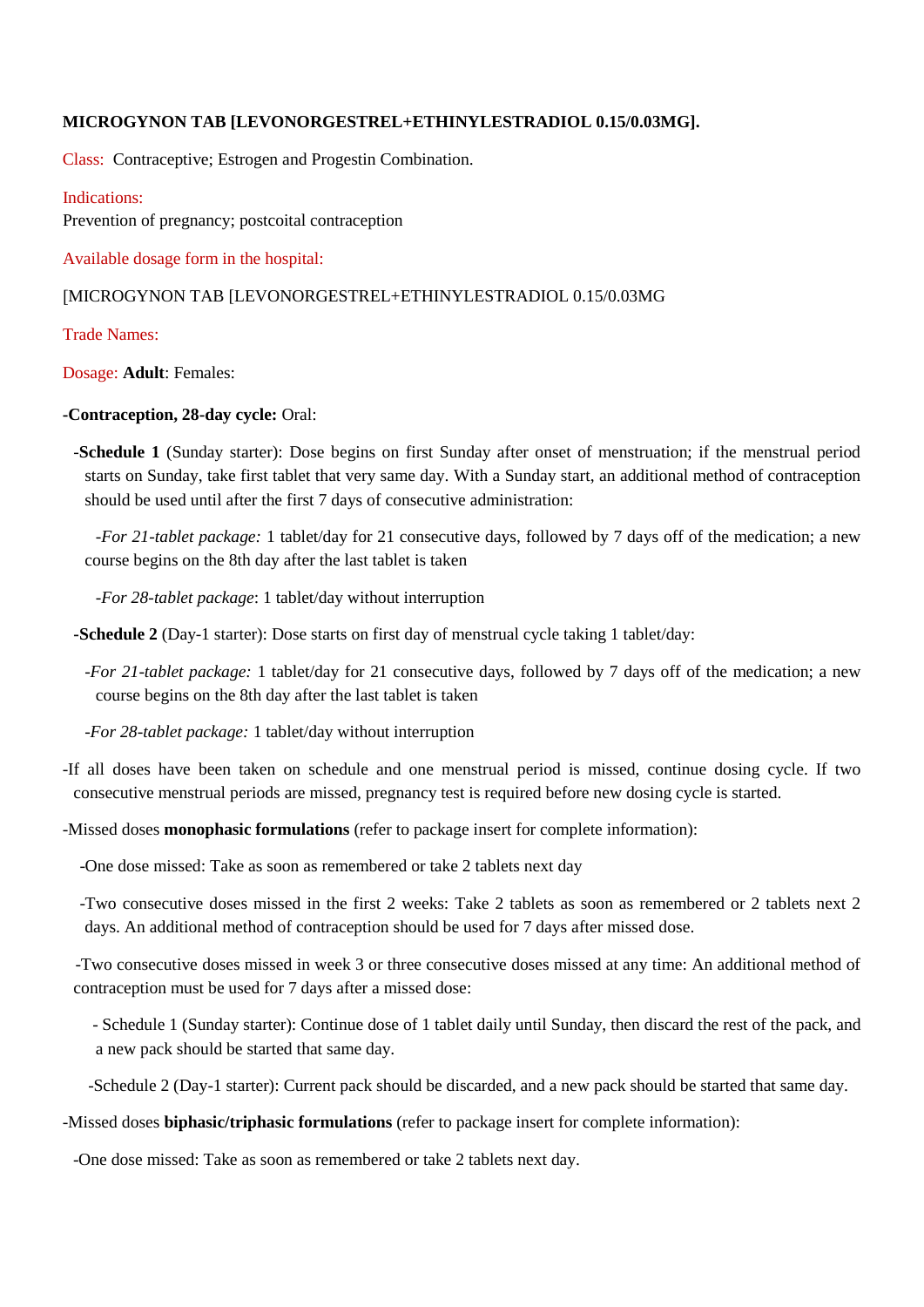-Two consecutive doses missed in week 1 or week 2 of the pack: Take 2 tablets as soon as remembered and 2 tablets the next day. Resume taking 1 tablet daily until the pack is empty. An additional method of contraception should be used for 7 days after a missed dose.

-Two consecutive doses missed in week 3 of the pack: An additional method of contraception must be used for 7 days after a missed dose.

-Schedule 1 (Sunday starter): Take 1 tablet every day until Sunday. Discard the remaining pack and start a new pack of pills on the same day.

-Schedule 2 (Day-1 starter): Discard the remaining pack and start a new pack the same day.

-Three or more consecutive doses missed: An additional method of contraception must be used for 7 days after a missed dose.

-Schedule 1 (Sunday starter): Take 1 tablet every day until Sunday; on Sunday, discard the pack and start a new pack.

-Schedule 2 (Day-1 starter): Discard the remaining pack and begin new pack of tablets starting on the same day.

**-Contraception, 91-day cycle (extended cycle regimen):** Dose begins on first Sunday after onset of menstruation; if the menstrual period starts on Sunday, take first tablet that very same day. An additional method of contraception should be used until after the first 7 days of consecutive administration:

 -Seasonale®: One active tablet/day for 84 consecutive days, followed by 1 inactive tablet/day for 7 days; if all doses have been taken on schedule and one menstrual period is missed, pregnancy should be ruled out prior to continuing therapy.

-Seasonique, LoSeasonique®: One active tablet/day for 84 consecutive days, followed by 1 low dose estrogen tablet/day for 7 days; if all doses have been taken on schedule and one menstrual period is missed, pregnancy should be ruled out prior to continuing therapy.

### **Missed doses:**

-One dose missed: Take as soon as remembered or take 2 tablets the next day

-Two consecutive doses missed: Take 2 tablets as soon as remembered or 2 tablets the next 2 days. An additional nonhormonal method of contraception should be used for 7 consecutive days after the missed dose.

-Three or more consecutive doses missed: Do not take the missed doses; continue taking 1 tablet/day until pack is complete. Bleeding may occur during the following week. An additional nonhormonal method of contraception should be used for 7 consecutive days after the missed dose.

-Any number of pills during week 13: Throw away the missed pills and keep taking scheduled pills until the pack is finished. A back-up method of contraception is not needed

**-Contraception, continuous use (extended cycle regimen):** Oral: Lybrel®: Take one tablet daily, at the same time each day, without a tablet-free interval. Therapy should be initiated as follows: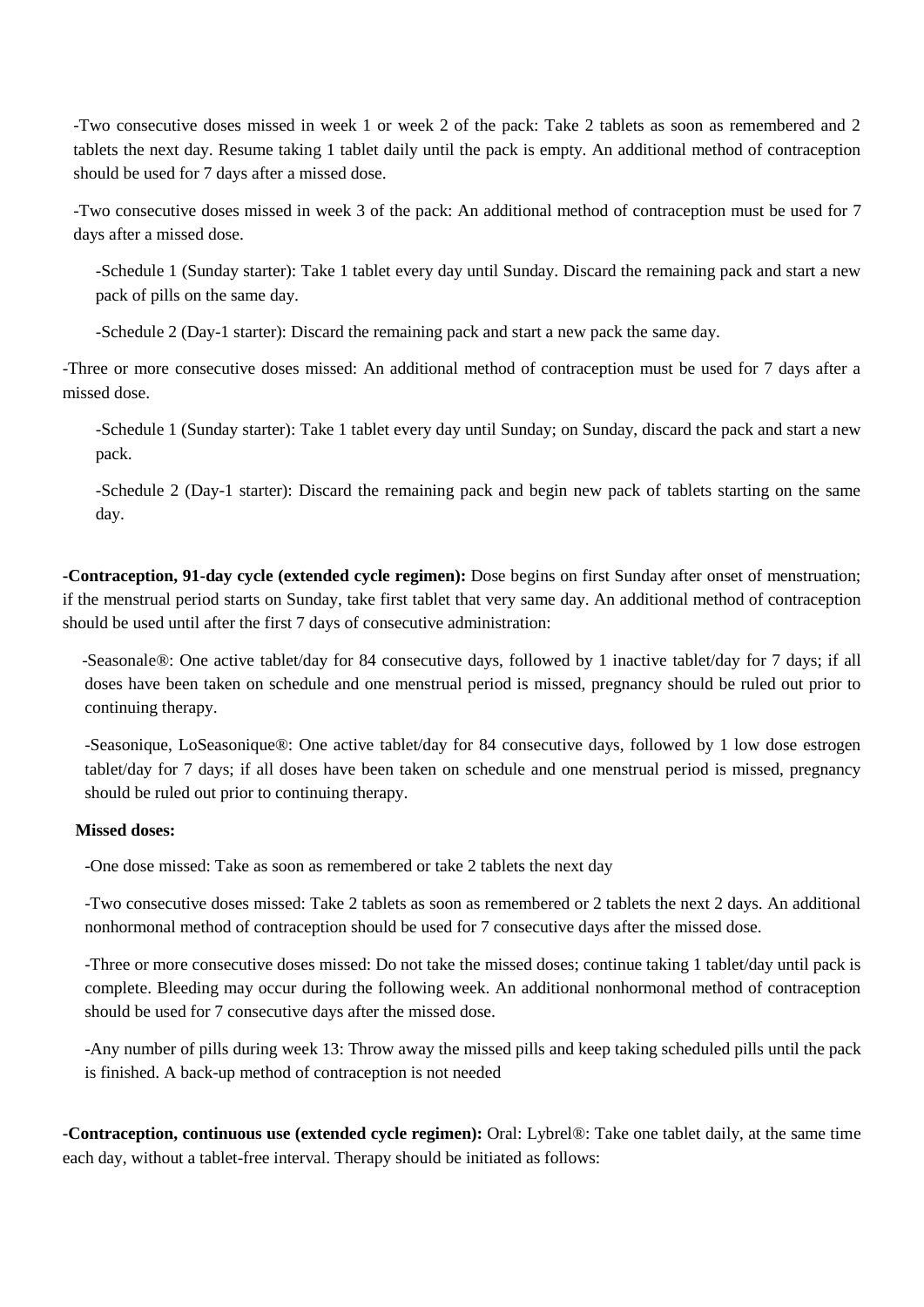-No previous contraception: Begin on the first day of menstrual cycle. Back-up contraception is not needed.

-Previously taking a 21-day or 28-day combination hormonal contraceptive: Begin on day 1 of the withdrawal bleed (at the latest, 7 days after the last active tablet). Back-up contraception is not needed.

-Previously using a progestin-only pill: Begin the day after taking a progestin only pill. Back-up contraception is needed for the first 7 days of therapy.

-Previously using contraceptive implant: Begin the day of implant removal. Back-up contraception is needed for the first 7 days of therapy.

-Previously using contraceptive injection: Begin when the next injection is due. Back-up contraception is needed for the first 7 days of therapy.

### **Missed doses:**

-One dose missed: Take as soon as remembered then take the next tablet at the regular time (2 tablets in 1 day). An additional nonhormonal method of contraception should also be used for 7 consecutive days.

-Two consecutive doses missed: If remembered the day of the second missed tablet, take 2 tablets as soon as remembered, then 1 tablet the next day. If remembered the day after the second tablet is missed, take 2 tablets the day remembered, then 2 tablets the next day. An additional nonhormonal method of contraception should also be used for 7 consecutive days.

-Three or more consecutive doses missed: Take 1 tablet daily and contact healthcare provider; do not take the missed pills. An additional nonhormonal method of contraception should also be used for 7 consecutive days.

# **Renal Impairment:**

Specific guidelines not available; use with caution and monitor blood pressure closely. Consider other

forms of contraception.

# **Hepatic Impairment:**

Contraindicated in patients with hepatic impairment.

# Common side effect:

The following reactions have been associated with oral contraceptive use:

*Increased risk or evidence of association with use:*

Cardiovascular: Arterial thromboembolism, cerebral hemorrhage, cerebral thrombosis, hypertension, mesenteric thrombosis, MI, venous thrombosis (with or without embolism)

Gastrointestinal: Gallbladder disease

Hepatic: Hepatic adenomas, liver tumors (benign)

Local: Thrombophlebitis

Ocular: Retinal thrombosis